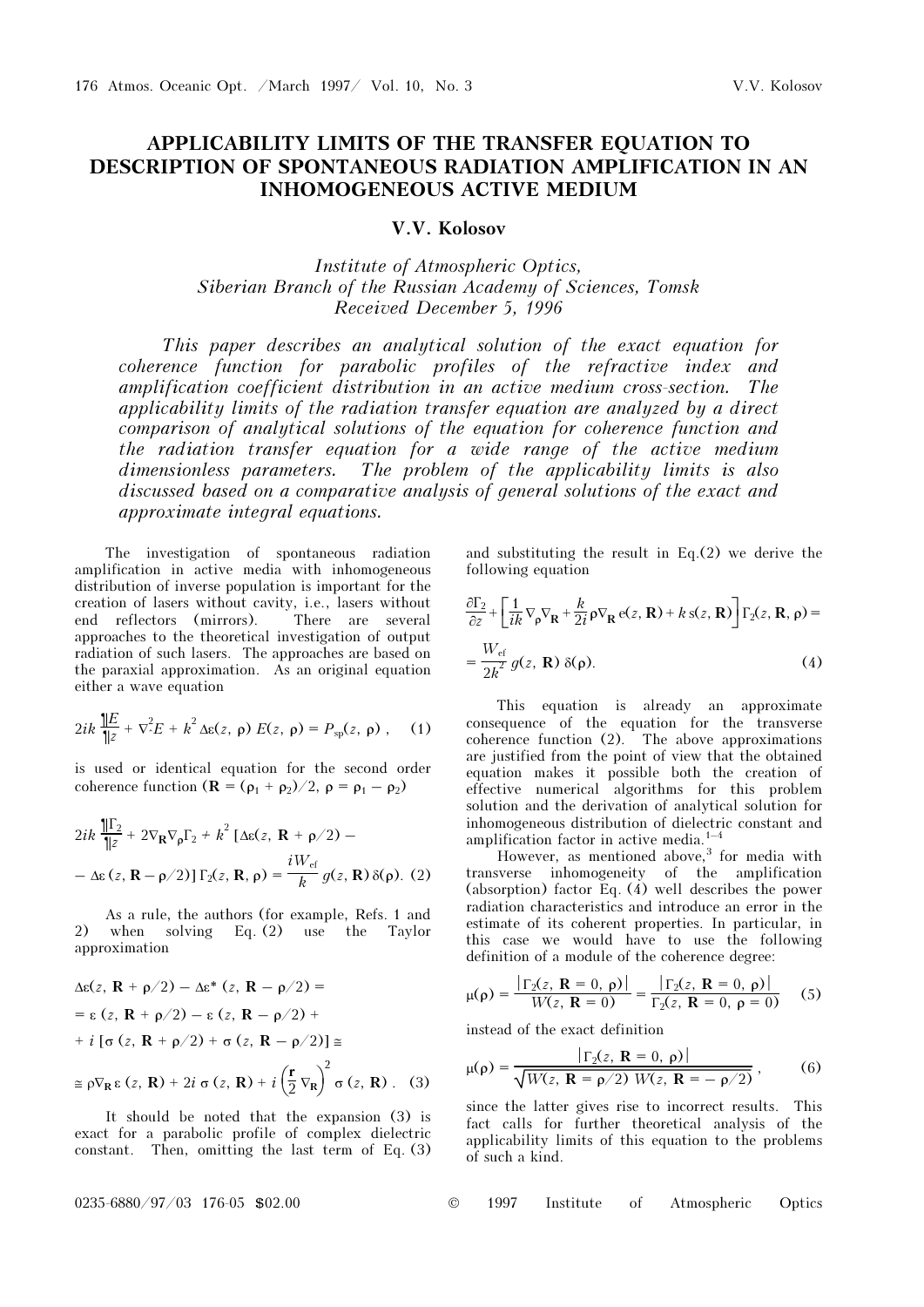Analysis of the applicability limits is performed by direct comparison of analytical solutions of the exact equation for the coherence function (2) and the approximate equation (4). Solutions of these equations are obtained for the parabolic profile of distribution of the refractive index and the amplification factor in the active medium crosssection without considering the effect of dielectric constant fluctuations, i.e., it is believed that

$$
\varepsilon(\mathbf{R}) = 1 + (\mathbf{R}^2 - a^2) / L_{\text{R}}^2, |\mathbf{R}| < a, \quad \varepsilon(\mathbf{R}) = 1, \quad |\mathbf{R}| > a,
$$
\n
$$
g(\mathbf{R}) = g_0(1 - \mathbf{R}^2 / a^2), |\mathbf{R}| < a, \quad g(\mathbf{R}) = 0, |\mathbf{R}| > a,
$$
\n
$$
(7)
$$

where  $L_R^2 = a^2/\varepsilon_0$  is the refraction length,  $\varepsilon_0$  and  $g_0$ <br>are the perturbations of the dielectric constant and are the perturbations of the dielectric constant and the amplification factor on the beam axis, an imaginary part of the dielectric constant  $\sigma$  is connected with the amplification factor of a medium g by the following ratio:

$$
\sigma(z,\,\mathbf{R})=-k^{-1}g(z,\,\mathbf{R}).
$$

Spontaneous radiation depends upon the presence of random polarization in a medium, which is considered to be of Gaussian Statistics and satisfies the condition

$$
\langle P_{\rm sp}(\mathbf{r})\,P_{\rm sp}^*(\mathbf{r}') \rangle = W_{\rm cf}(\mathbf{r})\,g_0\,\delta(\mathbf{r}-\mathbf{r}'),\quad \mathbf{r} = \{z,\,\mathbf{R}\},\,\,(8)
$$

where  $W_{\text{ef}}$  is the effective intensity of spontaneous<br>emission. The condition (8) was used when deriving emission. The condition (8) was used when deriving Eqs.  $(2)$  and  $(4)$ , and it will be needed in what follows. Besides, the following approximations

$$
W_{\rm ef}(z, \mathbf{R}) = W_{\delta \Box \rm ef}(\mathbf{R}) \, \delta(z),\tag{9}
$$

$$
W_{\delta \Box^{cf}}(\mathbf{R}_0) = W_{\delta \Box^0} \exp(-R_0^2/a^2)
$$
 (10)

were used.

The condition (9) denotes that we consider the contribution to the output radiation only from an infinitely thin layer of emitters located in the end area of the active medium (approximation of incoherent disc). The condition  $(10)$  can also be considered as an approximation, since in a rigorous statement of the problem the source intensity distribution must repeat the amplification factor distribution, i.e., it must have the parabolic profile.

Based on these assumptions, in Ref. 3, we obtain the solution of the approximate equation (4), from which it follows that the intensity distribution and the radiation coherence function in the output plane are of the form:

$$
W(z, \mathbf{R}) = \Gamma_2(z, \mathbf{R}, \rho = 0) =
$$
  
=  $\frac{W_{\delta \text{ ef}}}{8\pi} \frac{a^2 g_0 z_{\text{ef}} \exp(g_0 z)}{L_R^2 \sh^2(z) (\overline{a}_0^{-2} + A)} \exp\left(-\frac{\mathbf{R}^2}{a_w^2}\right),$   
 $\Gamma_2(z, \mathbf{R} = 0, \rho) = \frac{W_{\delta \text{ ef}}}{8\pi} \frac{g_0 z_{\text{ef}} \exp(g_0 z) a^2}{L_R^2 \sh^2(z) (\overline{a}_0^{-2} + A)} \exp\left(-\frac{\rho^2}{4 a_\rho^2}\right),$   
(11)

$$
a_w^2 = a^2 (\overline{a}_0^{-2} + A) / (\overline{a}_0^{-2} A + A^2 - B^2),
$$
  
\n
$$
a_p^2 = a^2 (\overline{a}_0^{-2} + A) / C^2, \overline{z} = z / L_R,
$$
  
\n
$$
\overline{a}_0 = a_0 / a; \ z_{ef} = 1 / g_0,
$$
  
\n
$$
A = \frac{g_0 L_R}{2} \frac{\text{sh}(\overline{z}) \text{ch}(\overline{z}) - \overline{z}}{\text{sh}^2(\overline{z})},
$$
  
\n
$$
B = \frac{g_0 L_R}{2} \frac{\text{sh}(\overline{z}) - \overline{z} \text{ch}(\overline{z})}{\text{sh}^2(\overline{z})}, \ C = \frac{L_D}{L_R \text{sh}(\overline{z})},
$$
  
\n
$$
\mu(\rho) = |\Gamma_2(z, \mathbf{R} = 0, \rho)| / W(z, \mathbf{R} = 0) = \exp(-\frac{\rho^2}{4a_\rho^2}).
$$

In the framework of the above assumptions  $(7)$ – $(10)$  it is possible to obtain the solution of the exact equation (2). For this purpose we use the socalled method of complex ABCD radiation matrix elements, Refs. 5–7. By using the parabolic approximation of the dielectric constant in the crosssection this method enables us to reduce the problem of the Green's function determination for Eq. (1) to the problem of calculation of complex trajectories from the solution of an ordinary second-order differential equation.

In the case when imaginary part of the dielectric constant is equal to zero, the problem is essentially simplified. Then the radiation trajectories are real and have a clear physical meaning. The type of the Green's function for a given case can be found, for example, in Ref. 8.

In the general case, when the dielectric constant of the medium satisfies the relations (7), the Green's function is of the form

$$
G(z, \rho, 0, \rho_0) = \frac{k}{2\pi i z} \frac{z_r + i z_i}{\text{sh}(z_r) \cos(z_i) + i \text{ ch}(z_r) \sin(z_i)} \times \exp\left\{-\frac{k(\rho^2 + \rho_0^2)}{2} [A_r - i A_i] + k \rho \rho_0 [B_r - i B_i]\right\},\tag{12}
$$

$$
A_r = F_x \frac{z_i \operatorname{ch}(z_r) \operatorname{sh}(z_r) - z_r \cos(z_i) \operatorname{sin}(z_i)}{\operatorname{sh}^2(z_r) + \operatorname{sin}^2(z_i)},
$$
  
\n
$$
A_i = F_x \frac{z_r \operatorname{ch}(z_r) \operatorname{sh}(z_r) + z_i \cos(z_i) \operatorname{sin}(z_i)}{\operatorname{sh}^2(z_r) + \operatorname{sin}^2(z_i)},
$$
  
\n
$$
B_r = F_x \frac{z_i \operatorname{sh}(z_r) \cos(z_i) - z_r \operatorname{ch}(z_r) \operatorname{sin}(z_i)}{\operatorname{sh}^2(z_r) + \operatorname{sin}^2(z_i)},
$$

$$
B_i = F_x \frac{z_r \operatorname{sh}(z_r) \cos(z_i) + z_i \operatorname{ch}(z_r) \sin(z_i)}{\operatorname{sh}^2(z_r) + \sin^2(z_i)},
$$

$$
z_r = \overline{z} \sqrt[4]{1 + \eta^{-2}} \cos{(\varphi/2)},
$$
  
\n
$$
z_i = \overline{z} \sqrt[4]{1 + \eta^{-2}} \sin{(\varphi/2)}, \overline{z} = \frac{z}{L_R},
$$
  
\n
$$
F_x = L_D/z, \quad L_D = ka^2,
$$
  
\n
$$
\eta = k \cos(g_0) = L_D/(g_0 L_R^2), \quad \varphi = \arctan(\eta^{-1}).
$$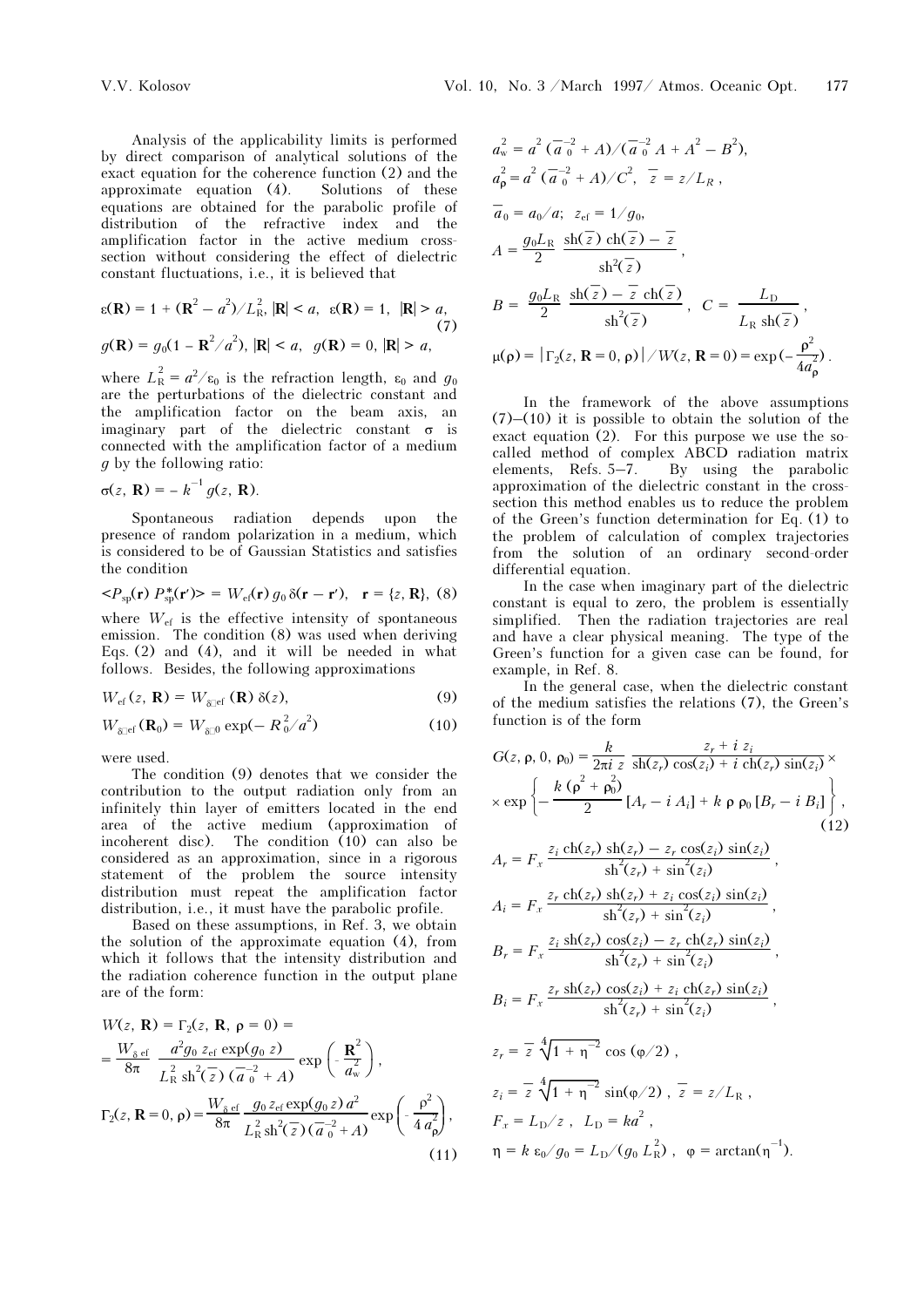It should be noted that this solution was obtained without using any approximations and was the exact solution of Eq.  $(1)$ . Then, using Eqs.  $(8)$ – (10), we can write an expression for the intensity distribution and coherence function in the output plane, satisfying the exact equation (2)

$$
W(z, \mathbf{R}) = \frac{W_{\delta \text{ ef}}}{8\pi} \frac{g_0 z_{\text{ef}} \exp (g_0 z)}{\overline{a}_0^2 + A_r} \frac{a^2}{z^2} \times \frac{z_r^2 + z_i^2}{\sin(z_r) + \sin(z_i)} \exp\left(-\frac{\mathbf{R}^2}{a_{\text{ws}}^2}\right),
$$
  

$$
\Gamma_2(z, \mathbf{R} = 0, \mathbf{p}) = \frac{W_{\delta \text{ ef}}}{8\pi} \frac{g_0 z_{\text{ef}} \exp (g_0 z)}{\overline{a}_0^2 + A_r} \frac{a^2}{z^2} \times \frac{z_r^2 + z_i^2}{\sin(z_r) + \sin(z_i)} \exp\left(-\frac{\mathbf{p}^2}{4 a_{\text{ps}}^2}\right),
$$
(13)  

$$
a_{\text{ws}}^2 = a^2 (\overline{a}_0^{-2} + A_r) /(\overline{a}_0^{-2} A_r + A_r^2 - B_r^2),
$$

$$
a_{\rho s}^2 = a^2 \left( \overline{a}^{-2} + A_r \right) / (\overline{a}^{-2} A_r + A_r^2 + B_i^2),
$$
  
\n
$$
\mu(\rho) = \frac{|\Gamma_2(z, \mathbf{R} = 0, \rho)|}{\sqrt{W(z, \mathbf{R} = \rho/2) W(z, \mathbf{R} = -\rho/2)}} = \exp\left(-\frac{\rho^2}{4 a_\mu^2}\right),
$$
  
\n
$$
a_{\rm m}^2 = a^2 \left( \overline{a}^{-2} + A_r \right) / (B_r^2 + B_i^2).
$$

It is easy to show that, when  $z_i$  tends to zero, the solution of exact equation (2) tends to the solution of an approximate equation (4). The condition  $z_i \ll 1$  is identical to the condition

$$
z \ll 2 L_{\rm D}/(g_0 L_{\rm R}), \tag{14}
$$

which determines the limits of applicability of the approximate equation. We calculated the values of the output radiation coherence radii for different dimensionless parameters of the problem characteristic of  $x$ -ray lasers. The results were obtained based on the exact and approximate solutions. Comparison of the results shows that the values of radii differ by no more than 5% if

 $z \leq L_D/(q_0 L_R)$ ,

which holds for most  $x$ -ray lasers.

It should be noted that such a coincidence is achieved when determining the coherence radius from solution of Eq. (11) with the use of Eq. (5). From the exact formula (6) it follows that for the coherence radius for solution of Eq. (11) we can write as

 $a_{\mu}^{-2} = a_{\rho}^{-2} - a_{\omega}^{-2}$ .

This expression not only corresponds to an exact value of  $a_{\mu}$ , following from the solution of Eq. (13) but can lose physical meaning at large z since in this case  $a_0 > a_w$  and a square of the coherence radius  $a_u$ becomes negative.

This fact can be explained by analyzing the integral solution of Eq. (2). It is evident (see Ref. 9) that Eq. (1) is identical to the set of equations

$$
\frac{d^2 \mathbf{R}}{dz^2} = \frac{1}{2} \nabla_{\perp} \varepsilon(z, \mathbf{R}) + \frac{1}{2k^2} \nabla_{\perp} (A^{-1} \Delta_{\perp} A(z, \mathbf{R})) , (15.1)
$$
  

$$
\frac{\partial A^2}{\partial z} + \nabla_{\perp} (\theta A^2) = - g(z, \mathbf{R}) ,
$$
 (15.2)

∂z where

 $E(z, \mathbf{R}) = A(z, \mathbf{R}) \exp[iS(z, \mathbf{R})];$ 

$$
\theta = k^{-1} \nabla_{\perp} S; \quad \mathrm{d} \mathbf{R} / \mathrm{d} z = \theta.
$$

From Eq. (15) it follows that Green's function (1) can be represented as

$$
G(z, \mathbf{R}; 0, \mathbf{R}_0) = A_G \exp (iS_G) =
$$
  
\n
$$
= A_G \exp \left\{ i kz + \frac{ik}{2} \int_0^z dz' \left[ \theta^2 + \epsilon + k^{-2} A_G^{-1} \Delta_\perp A_G \right] \right\},
$$
  
\n
$$
A_G = k \left| \frac{d \mathbf{R}(z)}{d \theta_0} \right|^{-1/2} e^{i/2} = k \left| \frac{d \mathbf{R}(z)}{d \theta_0} \right|^{-1/2} \times
$$
  
\n
$$
\times \exp \left\{ -\frac{k}{2} \int_0^z dz' s(z', \mathbf{R}(z')) \right\},
$$
  
\n(16.2)

where  $A_G$  and  $S_G$  are the amplitude and the phase of the wave from a point source. The amplitude variation is determined by the variation of an area of an elementary ray cone, originating from a point  ${z = 0, R_0}$ , and the value of the optical depth of the amplification,  $\tau$ , along these rays. Integration in Eqs. (16) is performed along the rays, whose paths satisfy Eq.  $(15.1)$ . The set of Eqs.  $(15)$  is analogous to equations of geometrical optics. But the presence in the right-hand side of Eq. (15.1) of the last term results in the fact that the ray paths and phase shift along those are determined with the account for diffraction effects. And this, in its turn, has led to the assumption that the solution of this set of equations has no caustic features. If the Green's function of the medium is known, we can write the expression for the field coherence function

$$
\Gamma_2(z, \, \rho_1, \, \rho_2) = \int_0^\infty d \, z_{01} \int_0^\infty d \, z_{02} \int_0^\infty d \, \rho_{01} \int_0^\infty d \, \rho_{02} < P_{sp}(z_{01}, \, \rho_{01}) \, P_{sp}^*(z_{02}, \, \rho_{02}) > G_1 \, G_2^* = -\infty
$$
\n
$$
= \int_0^\infty d \, \rho_0 \, W_{\delta \, ef}(\rho_0) \, k^2 \left| \frac{d \, \rho_1(z)}{d \theta_0} \right|^{-1/2} \left| \frac{d \, \rho_2(z)}{d \theta_0} \right|^{-1/2} \, \exp\{i \, [S(\rho_1) - S(\rho_2)] + [\tau(\rho_1) + \tau(\rho_2)]/2 \}.
$$
\n(17)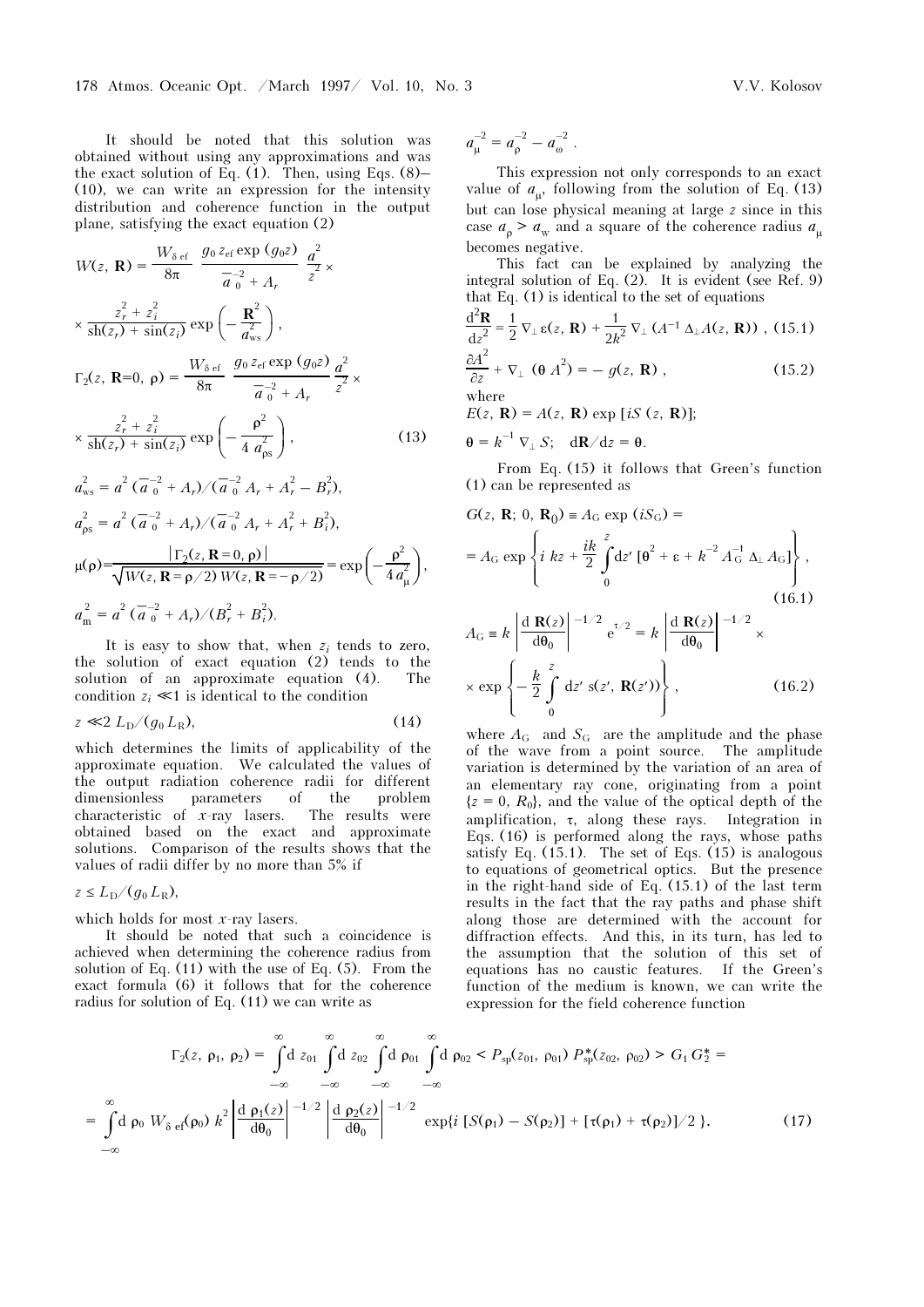When deriving Eq. (17) the conditions (8) and (9) were used. Further, going to the integrated and difference coordinates and performing the Taylor expansions of the functions S and  $\tau$ , the following expression is derived:

$$
\Gamma_2(z, \mathbf{R}, \rho) = k^2 \left| \frac{d \mathbf{R}(z)}{d \theta_0} \right|^{-1} \times
$$
  
 
$$
\times \int_{-\infty}^{\infty} d\rho_0 W_{\delta \text{ ef}}(\rho_0) \exp \{i\rho \nabla_{\perp} S + \tau \} \exp \{(\rho \nabla_{\perp})^2 \tau \}.
$$
 (18)

When deriving Eq. (18) the following approximation was used:

$$
\left|\frac{\mathrm{d}\;\rho_1(z)}{\mathrm{d}\theta_0}\right|^{-1/2}\left|\frac{\mathrm{d}\;\rho_2(z)}{\mathrm{d}\theta_0}\right|^{-1/2}\approx\left|\frac{\mathrm{d}\;\mathbf{R}(z)}{\mathrm{d}\theta_0}\right|^{-1},
$$

 $$ 

Integral solution to Eq. (4) similar to Eq. (18) can be derived as follows.

When making the Fourier transform of Eq. (4) over the difference coordinate ρ we obtain the radiation transfer equation:

$$
\frac{\partial J}{\partial z} + [\mathbf{\theta} \nabla_{\mathbf{R}} + \frac{k}{2} \nabla_{\mathbf{R}} \varepsilon \nabla_{\mathbf{\theta}} + k \sigma(z, \mathbf{R})] J(z, \mathbf{R}, \mathbf{\theta}) =
$$

$$
= \frac{g_0}{8\pi^2 k^2} W_{\text{ef}}(z, \mathbf{R}).
$$
(19)

Its general integral solution may be presented  $as<sup>3</sup>$ 

$$
\Gamma_2(z, \mathbf{R}, \mathbf{\rho}) = k^2 \left| \frac{\mathrm{d} \ \theta(z)}{\mathrm{d} \mathbf{R}_0} \right| \int_{-\infty}^{\infty} \mathrm{d} \ \mathbf{R}_0 \ W_{\delta \ \mathrm{ef}}(\mathbf{R}_0) \times
$$

$$
\times \exp \{i \, k \, \theta(\mathbf{R}_0, \, \mathbf{R}, \, z) \, \rho + \tau(\mathbf{R}_0, \, \mathbf{R}, \, z)\},\tag{20}
$$

where the characteristics  $\mathbf{R} = \mathbf{R}(z)$  obey the equation

$$
\frac{\mathrm{d}^2 \mathbf{R}}{\mathrm{d} z^2} = \frac{1}{2} \nabla_{\mathbf{R}} \varepsilon [z, \mathbf{R}(z)] \tag{21}
$$

and the initial conditions  $\mathbf{R}(z=0) = \mathbf{R}_0$ ,  $d\mathbf{R}(z=0)/dz = \mathbf{\theta}_0$ .

If the last term in Eq. (15.1) is omitted, it becomes identical to Eq. (21). Furthermore, if we take into account that

$$
\left|\frac{\mathrm{d}\,\theta(z)}{\mathrm{d}\mathbf{R}_0}\right| = \left|\frac{\mathrm{d}\,\mathbf{R}(z)}{\mathrm{d}\theta_0}\right|^{-1} \text{ and } \nabla_{\perp} S = k \,\theta(\mathbf{R}_0, \mathbf{R}, z), (22)
$$

the following conclusion may be drawn. Equations (18) and (20) differ only by the exponential multiplier in Eq. (18). The reason is that in deriving Eq. (4) the corresponding component in Eq. (3) was omitted. However, we are able to verify that the use of the definition (5) for solving (20) gives the same result as the definition (6) for solving (21), i.e., with the consideration for this fact the solution (20) is similar to expression (18). The Eq. (18) follows from the exact solution (17) with the use of square approximation for the functions S and  $\tau$  by the difference argument ρ and ignoring the last term in (15.1). The applicability of square approximation is determined by fulfilling the condition<sup>3</sup>

$$
\rho_{\rm c} < a,
$$

where  $\rho_c$  is the radiation coherence radius.

As to the error, due to neglect of the last term in Eq.  $(15.1)$ , earlier<sup>3</sup> this error was explained by the fact that in this case the diffraction effects were neglected, due to additional distortion of the beam shape at inhomogeneous amplification. However, as follows from the analysis of the set of equations (15), this term, for inhomogeneously amplifying (or absorbing) media, describes not only the diffraction effects but also the beam refraction at the inhomogeneous amplification profile. This follows from the fact that if in the set (15)  $k \to \infty$ , i.e., one changes to the geometrical optics approximation, this term does not become zero, and Eq. (15.1) takes the form

$$
\frac{\mathrm{d}^2 \mathbf{R}}{\mathrm{d}z^2} = \frac{1}{2} \nabla_{\perp} \left\{ \varepsilon \left( z, \mathbf{R}(z) \right) + \frac{1}{4} \left[ \int_0^z \mathrm{d}z' \nabla_{\perp} \sigma(z', \mathbf{R}(z')) \right]^2 \right\}.
$$
\n(23)

The appearance of the second term in Eq. (23) is caused by the fact that the exponent in (16.2) is proportional to k. For the media with homogeneous amplification this term vanishes since  $\nabla_1 \sigma = 0$ . From Eq. (23) it follows that for the media where there is no disturbance of the dielectric constant ε while inhomogeneous amplification (absorption) is available, the geometric beams deviate from rectilinear propagation and, hence, the beam undergoes refractive distortions. A characteristic length at which such distortions occur, for the media with  $\epsilon \equiv 0$  (i.e.,  $\eta \equiv 0$ ) is

$$
L_{\sigma} = a/(\sigma_0/2)^{1/2}.
$$

For active medium of an  $x$ -ray laser the condition  $\eta \gg 1$  is typical. In this case the refraction is determined mainly by perturbations of the dielectric constants and the amplification inhomogeneity contributes significantly to the refraction at the distance  $L_{\sigma}$ , being much greater than  $L_R$ 

$$
L_{\sigma} = 2 L_{\rm R} \eta = 2 L_{\rm D} / (g_0 L_{\rm R}). \tag{24}
$$